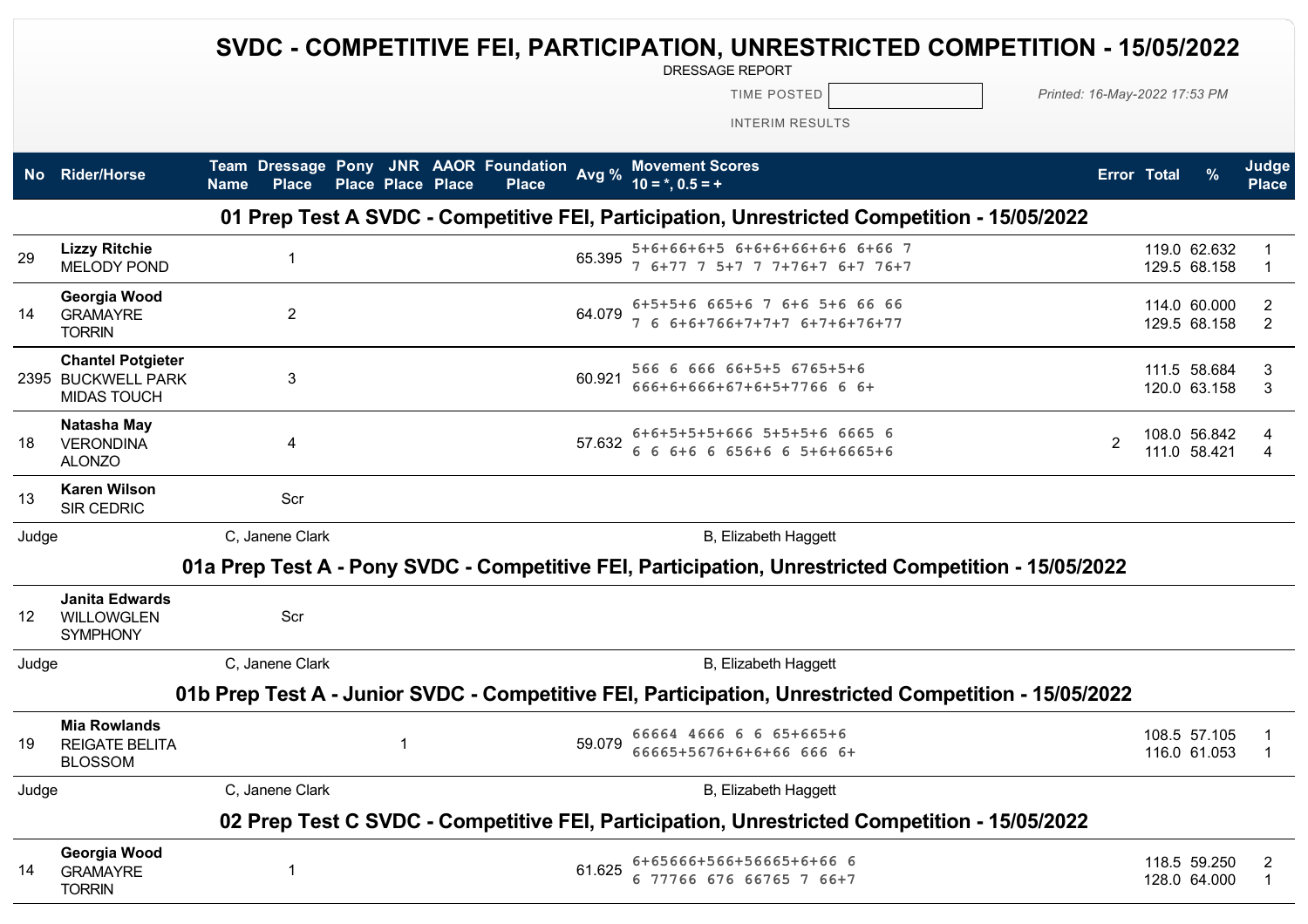|       | No Rider/Horse                                                       | <b>Name</b> | <b>Place</b>    |   |    | <b>Place Place Place</b> | Team Dressage Pony JNR AAOR Foundation Avg %<br><b>Place</b> |        | <b>Movement Scores</b><br>$10 = *, 0.5 = +$                                                                 |                | <b>Error Total</b> | %                            | Judge<br><b>Place</b>            |
|-------|----------------------------------------------------------------------|-------------|-----------------|---|----|--------------------------|--------------------------------------------------------------|--------|-------------------------------------------------------------------------------------------------------------|----------------|--------------------|------------------------------|----------------------------------|
| 18    | Natasha May<br><b>VERONDINA</b><br><b>ALONZO</b>                     |             | $\overline{c}$  |   |    |                          |                                                              | 60.750 | 6 6+6+6+6+6+6+5 55+66666+666<br>6+6 6 5+7 6 7+5+66 66666 666                                                |                |                    | 121.0 60.500<br>122.0 61.000 | 2                                |
|       | <b>Chantel Potgieter</b><br>2395 BUCKWELL PARK<br><b>MIDAS TOUCH</b> |             | 3               |   |    |                          |                                                              | 56.500 | 4+64+55+5+6 66+66+66665+56+<br>4 66 66 5 6+66 66 66666 56                                                   | $\overline{2}$ |                    | 112.5 56.250<br>113.5 56.750 | 3                                |
| 13    | <b>Karen Wilson</b><br>SIR CEDRIC                                    |             | Scr             |   |    |                          |                                                              |        |                                                                                                             |                |                    |                              |                                  |
| 28    | <b>Sheridan Gordon</b><br>ALLAMBAH<br><b>PEPPERJACK</b>              |             | Scr             |   |    |                          |                                                              |        |                                                                                                             |                |                    |                              |                                  |
| Judge |                                                                      |             | H, Pat Hutchens |   |    |                          |                                                              |        | C, Rai Walla                                                                                                |                |                    |                              |                                  |
|       |                                                                      |             |                 |   |    |                          |                                                              |        | 02b Prep Test C - Pony SVDC - Competitive FEI, Participation, Unrestricted Competition - 15/05/2022         |                |                    |                              |                                  |
| 17    | Jasmine<br>Goldsworthy<br><b>FINNLAY</b>                             |             |                 | 1 |    |                          |                                                              | 63.500 | 6+6+6+65+6+5+6 6+6 6+6+6 6+6+666<br>7 8 6+65+7 6 5+6+7+6 6+6+7 7 667                                        |                |                    | 123.5 61.750<br>130.5 65.250 |                                  |
| 12    | <b>Janita Edwards</b><br><b>WILLOWGLEN</b><br><b>SYMPHONY</b>        |             | Scr             |   |    |                          |                                                              |        |                                                                                                             |                |                    |                              |                                  |
| Judge |                                                                      |             | H, Pat Hutchens |   |    |                          |                                                              |        | C, Rai Walla                                                                                                |                |                    |                              |                                  |
|       |                                                                      |             |                 |   |    |                          |                                                              |        | 02c Prep Test C - Junior SVDC - Competitive FEI, Participation, Unrestricted Competition - 15/05/2022       |                |                    |                              |                                  |
| 19    | <b>Mia Rowlands</b><br><b>REIGATE BELITA</b><br><b>BLOSSOM</b>       |             |                 |   | -1 |                          |                                                              | 57.625 | 6+6565+65 64+5 5+5+5+465+5+5+<br>6+6576 75+66 5+5+6+6 565+6 7                                               |                |                    | 109.5 54.750<br>121.0 60.500 |                                  |
| Judge |                                                                      |             | H, Pat Hutchens |   |    |                          |                                                              |        | C, Rai Walla                                                                                                |                |                    |                              |                                  |
|       |                                                                      |             |                 |   |    |                          |                                                              |        | 03 Unrestricted Preliminary 1A SVDC - Competitive FEI, Participation, Unrestricted Competition - 15/05/2022 |                |                    |                              |                                  |
| 27    | <b>Anita Moss</b><br><b>BRECHINRIDGE</b><br><b>FREEDOM</b>           |             | $\mathbf{1}$    |   |    |                          |                                                              |        | $67.400$ $6766$ $6+678$ $7776+6$ $76+6$ 7<br>7766+6+777+7776+7+77 6+7                                       |                |                    | 165.5 66.200<br>171.5 68.600 | $\overline{1}$                   |
| 11    | <b>Christine Isaksson</b><br><b>ZAMERIC</b>                          |             | $\overline{2}$  |   |    |                          |                                                              | 66.500 | 766+7 7 6 6 7 6+66+6+6 766 7<br>876+6+6+6+6+7+7 77+7 6+776+7                                                |                |                    | 161.0 64.400<br>171.5 68.600 | $\overline{2}$<br>$\overline{2}$ |
| 15    | <b>Caitlin Rothwell</b><br><b>CORNELIA</b>                           |             | Scr             |   |    |                          |                                                              |        |                                                                                                             |                |                    |                              |                                  |
| 20    | Jo Kennedy<br>SHEPHERDS HILL<br><b>IVAN</b>                          |             | Scr             |   |    |                          |                                                              |        |                                                                                                             |                |                    |                              |                                  |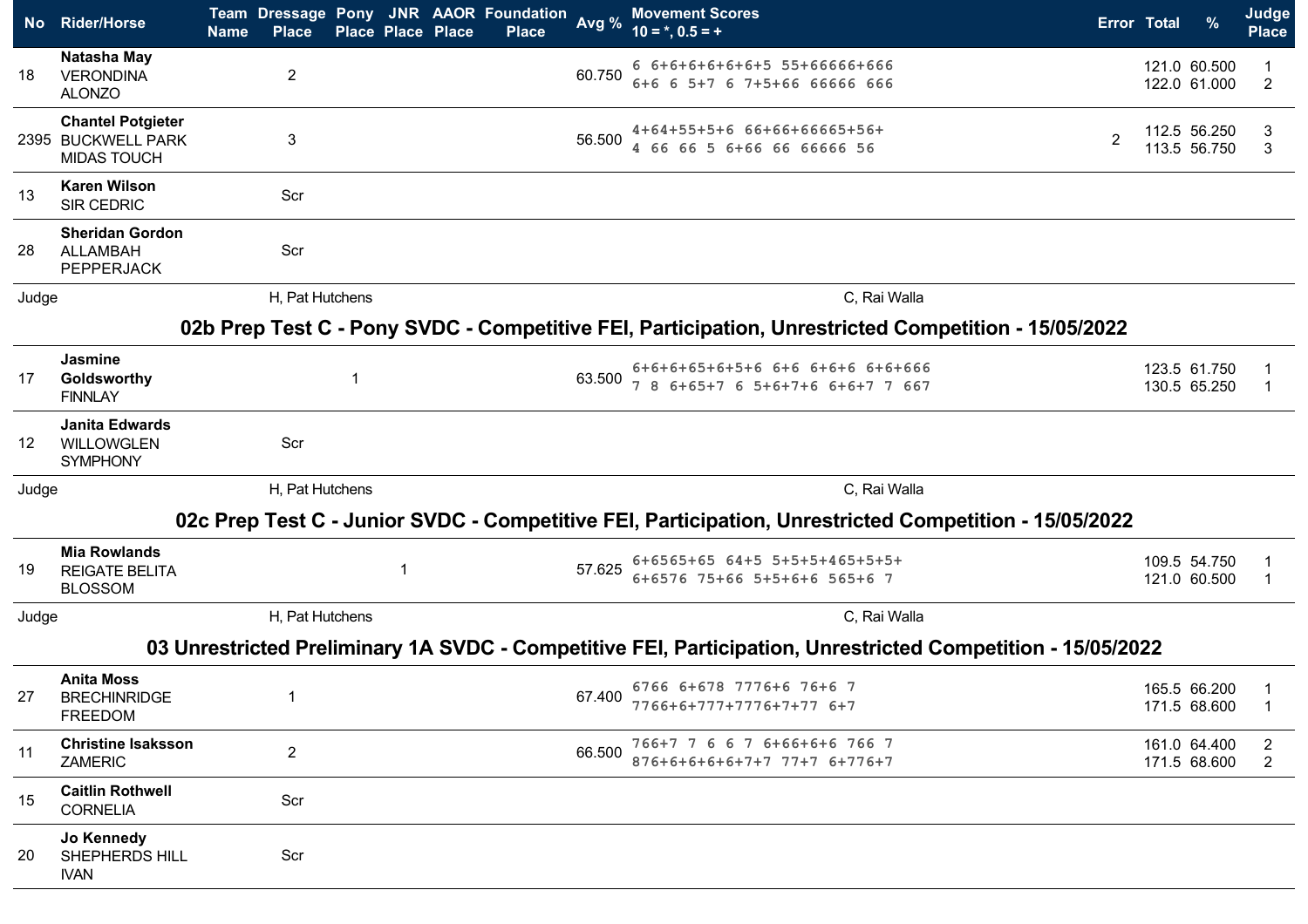|       | No Rider/Horse                                             | Team Dressage Pony JNR AAOR Foundation <sub>Avg %」</sub><br><b>Place Place Place</b><br><b>Place</b><br><b>Name</b> | <b>Movement Scores</b><br>$10 = 10.5 = +$<br><b>Place</b>                                                           | Judge<br><b>Error Total</b><br>$\%$<br><b>Place</b> |
|-------|------------------------------------------------------------|---------------------------------------------------------------------------------------------------------------------|---------------------------------------------------------------------------------------------------------------------|-----------------------------------------------------|
| 2759  | <b>Cheryl Robinson</b><br><b>EMPIRE STATE II</b>           | Scr                                                                                                                 |                                                                                                                     |                                                     |
| 26    | <b>Julie Kershaw</b><br><b>BULAWAYOR</b>                   | Scr                                                                                                                 |                                                                                                                     |                                                     |
| Judge |                                                            | C, Rai Walla                                                                                                        | M, Pat Hutchens                                                                                                     |                                                     |
|       |                                                            |                                                                                                                     | 03a Unrestricted Preliminary 1A - Pony SVDC - Competitive FEI, Participation, Unrestricted Competition - 15/05/2022 |                                                     |
| 5245  | <b>Tania Edmonds</b><br><b>RIVER DANCER</b>                |                                                                                                                     |                                                                                                                     |                                                     |
| Judge |                                                            | H, Pat Hutchens                                                                                                     | C, Rai Walla                                                                                                        |                                                     |
|       |                                                            |                                                                                                                     | 04 Unrestricted Preliminary 1B SVDC - Competitive FEI, Participation, Unrestricted Competition - 15/05/2022         |                                                     |
| 22    | <b>Linda O'leary</b><br><b>DREAM ON</b>                    | -1                                                                                                                  | 6+6+6+7+77 7 6+5 7+777776+76+6+7<br>70.536<br>7 8 8 7 77+6+7 5+7 788887+87 7+8                                      | 188.5 67.321<br>206.5 73.750                        |
|       | Nicola Chadburn<br>1973 RYKER OF<br><b>TERAROSSA</b>       | $\overline{2}$                                                                                                      | 666 76+656+6 6+6+66+6+76+6+6+66+<br>65.982<br>676+77 767 6+7+7+76 8 87 7 7 77                                       | 176.5 63.036<br>2<br>193.0 68.929<br>$\overline{2}$ |
| 20    | Jo Kennedy<br><b>SHEPHERDS HILL</b><br><b>IVAN</b>         | 3                                                                                                                   | 7 66+6+66 6666+6+6+6+6+66+6+6 66+<br>65.357<br>7+87 6+76+6667 7 7 7 7 67 7 6+77                                     | 176.5 63.036<br>3<br>189.5 67.679<br>3              |
| 26    | <b>Julie Kershaw</b><br><b>BULAWAYOR</b>                   | 4                                                                                                                   | 4 6+676+657 6776+7 7 7576+7 6<br>60.893<br>4+6 666+556+6777 6+7+7576 5+6+                                           | 173.5 61.964<br>4<br>6<br>167.5 59.821<br>5         |
| 11    | <b>Christine Isaksson</b><br><b>ZAMERIC</b>                | $\overline{5}$                                                                                                      | 76+6+666+6+5+5 66+75666+6+66 6+<br>60.804<br>67 6 677 5+5+4+66 76667 6 65+6+                                        | 171.0 61.071<br>5<br>169.5 60.536<br>4              |
| 15    | <b>Caitlin Rothwell</b><br><b>CORNELIA</b>                 | 6                                                                                                                   | 44 5+5 55 3 5 5 5 4555546 555+<br>52.411<br>55+6+5+65+4+5+5+5+5666655+556                                           | 137.0 48.929<br>6<br>156.5 55.893<br>6              |
| 27    | <b>Anita Moss</b><br><b>BRECHINRIDGE</b><br><b>FREEDOM</b> |                                                                                                                     |                                                                                                                     |                                                     |
| 2759  | <b>Cheryl Robinson</b><br><b>EMPIRE STATE II</b>           | Scr                                                                                                                 |                                                                                                                     |                                                     |
| Judge |                                                            | C, Janene Clark                                                                                                     | B, Elizabeth Haggett                                                                                                |                                                     |
|       |                                                            |                                                                                                                     | 04a Unrestricted Preliminary 1B - Pony SVDC - Competitive FEI, Participation, Unrestricted Competition - 15/05/2022 |                                                     |
| 17    | Jasmine<br>Goldsworthy<br><b>FINNLAY</b>                   |                                                                                                                     | 666534455 65+5+43 556 545+<br>51.696<br>666555565+66 5+44+565+556                                                   | 138.5 49.464<br>151.0 53.929                        |
| 5245  | <b>Tania Edmonds</b><br><b>RIVER DANCER</b>                | Scr                                                                                                                 |                                                                                                                     |                                                     |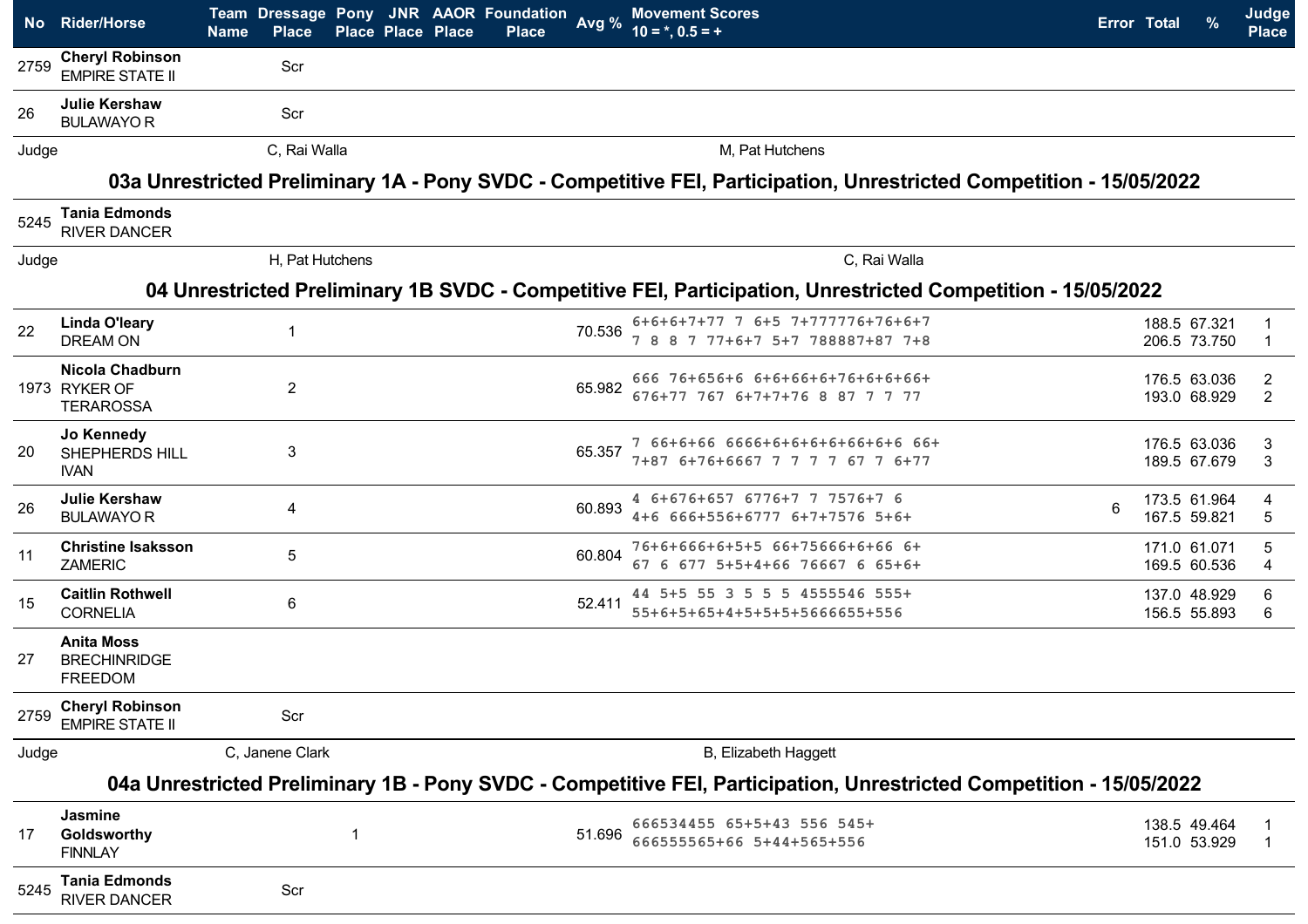|       | No Rider/Horse                                              | Team Dressage Pony JNR AAOR Foundation $Avg\%$ Movement Sc.<br>Place Place Place Place Avg $\%$ 10 = $*$ , 0.5 = + |  |        | <b>Movement Scores</b>                                                                                     |                | <b>Error Total</b> |                              | Judge<br><b>Place</b> |
|-------|-------------------------------------------------------------|--------------------------------------------------------------------------------------------------------------------|--|--------|------------------------------------------------------------------------------------------------------------|----------------|--------------------|------------------------------|-----------------------|
| Judge |                                                             | C, Janene Clark                                                                                                    |  |        | B, Elizabeth Haggett                                                                                       |                |                    |                              |                       |
|       |                                                             |                                                                                                                    |  |        | 05 Unrestricted Novice 2A SVDC - Competitive FEI, Participation, Unrestricted Competition - 15/05/2022     |                |                    |                              |                       |
| 22    | <b>Linda O'leary</b>                                        | 1                                                                                                                  |  | 74.554 | 6+77 886+7 7+7+7+7 7+7+7+8878888<br>6 77+787 7+8 7 8 7+8 7 8 8868778                                       |                |                    | 209.5 74.821                 |                       |
|       | <b>DREAM ON</b>                                             |                                                                                                                    |  |        |                                                                                                            |                |                    | 208.0 74.286                 |                       |
|       | <b>Nicola Chadburn</b><br>1973 RYKER OF<br><b>TERAROSSA</b> | 2                                                                                                                  |  | 64.643 | 6+6+6+6 6+6+676+6+6+66+6+7 666+6+66+<br>6 6+7 5+6 7 776 7 8 66 7 6+666+6 77                                |                |                    | 178.5 63.750<br>183.5 65.536 | 2<br>2                |
| 10    | Naomi Vanderweg<br>POPPING CANDY                            | 3                                                                                                                  |  | 59.107 | 6+6+6+66+66+6+4+4+66+666+5+5+6+666<br>7 6 6+66 66 6 4+4 66 566+5+6 6 666                                   | $\overline{2}$ |                    | 168.0 60.000<br>163.0 58.214 | 3<br>3                |
| 23    | <b>Casey Lambe</b><br><b>EQUIMOORE</b>                      | Scr                                                                                                                |  |        |                                                                                                            |                |                    |                              |                       |
| Judge |                                                             | H, Pat Hutchens                                                                                                    |  |        | C, Rai Walla                                                                                               |                |                    |                              |                       |
|       |                                                             |                                                                                                                    |  |        | 06 Unrestricted Novice 2B SVDC - Competitive FEI, Participation, Unrestricted Competition - 15/05/2022     |                |                    |                              |                       |
|       | Jenna Kovacic<br>1959 DANSON<br><b>DONNERKISS</b>           | <b>DNS</b>                                                                                                         |  |        |                                                                                                            |                |                    |                              |                       |
| 2327  | <b>Amalia Dempsey</b><br><b>DANSON HARRIET</b>              | <b>DNS</b>                                                                                                         |  |        |                                                                                                            |                |                    |                              |                       |
| 24    | <b>Nicola Chadburn</b><br><b>BILLARA JESTA</b>              | Scr                                                                                                                |  |        |                                                                                                            |                |                    |                              |                       |
| Judge |                                                             | C, Janene Clark                                                                                                    |  |        | B, Elizabeth Haggett                                                                                       |                |                    |                              |                       |
|       |                                                             |                                                                                                                    |  |        | 07 Unrestricted Elementary 3A SVDC - Competitive FEI, Participation, Unrestricted Competition - 15/05/2022 |                |                    |                              |                       |
| 24    | <b>Nicola Chadburn</b><br><b>BILLARA JESTA</b>              | Scr                                                                                                                |  |        |                                                                                                            |                |                    |                              |                       |
| Judge |                                                             | C, Liz Duncan                                                                                                      |  |        | B, Jo Taylor                                                                                               |                |                    |                              |                       |
|       |                                                             |                                                                                                                    |  |        | 09 Unrestricted Medium 4A SVDC - Competitive FEI, Participation, Unrestricted Competition - 15/05/2022     |                |                    |                              |                       |
| 6163  | <b>Jacqueline Goold</b><br><b>LEGATO SONATINA</b>           |                                                                                                                    |  | 65.625 | 6+6+6+6+6+7+7 6+76+6+76+6+6+6+66+77 7+76+7 777<br>7 5+7 5+6 7 6+7 65+7 76 6 6+6 66 76+7 66+6+677           |                |                    | 240.5 66.806<br>232.0 64.444 |                       |
| Judge |                                                             | H, Pat Hutchens                                                                                                    |  |        | C, Rai Walla                                                                                               |                |                    |                              |                       |
|       |                                                             |                                                                                                                    |  |        | 10 Unrestricted Medium 4B SVDC - Competitive FEI, Participation, Unrestricted Competition - 15/05/2022     |                |                    |                              |                       |
| 6163  | <b>Jacqueline Goold</b><br><b>LEGATO SONATINA</b>           |                                                                                                                    |  | 62.500 | 7+6 6+6+7+6+6+6+5677 76+6+6+6+76+5+5+67+777<br>6 5+6+5+6+6 7 6 7765+76 5 7 6 65+6 6 56 666                 |                |                    | 242.5 65.541<br>220.0 59.459 |                       |
| Judge |                                                             | H, Pat Hutchens                                                                                                    |  |        | C, Rai Walla                                                                                               |                |                    |                              |                       |
|       |                                                             |                                                                                                                    |  |        | FIRAAC                                                                                                     |                |                    |                              |                       |

**11 Advanced 5A SVDC - Competitive FEI, Participation, Unrestricted Competition - 15/05/2022**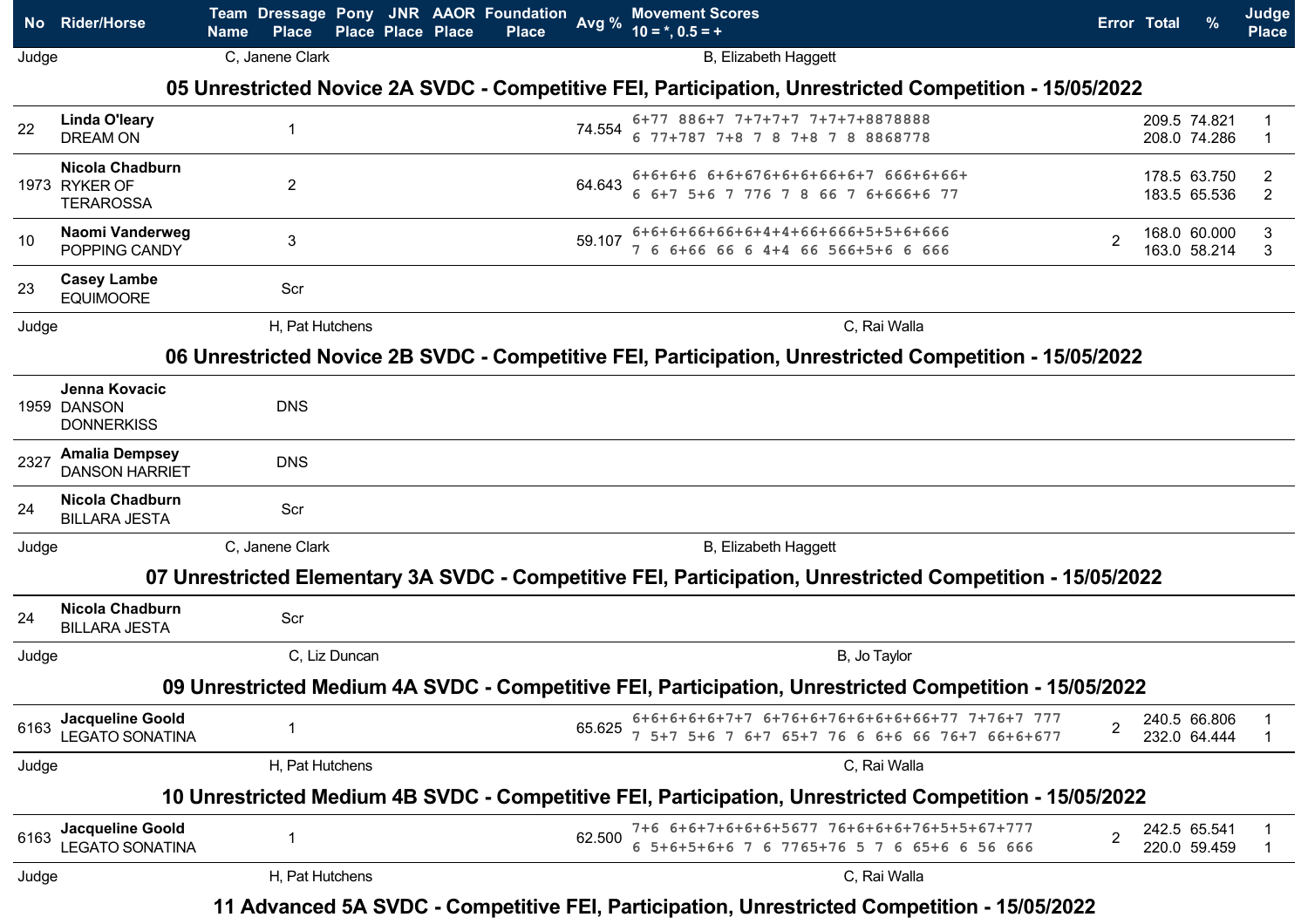|       | No Rider/Horse                                             | Team Dressage Pony JNR AAOR Foundation Avg %<br><b>Place Place Place</b><br><b>Place</b><br><b>Name</b> | <b>Movement Scores</b><br>$10 = *, 0.5 = +$<br><b>Place</b>                                                | Judge<br>%<br><b>Error Total</b><br><b>Place</b> |
|-------|------------------------------------------------------------|---------------------------------------------------------------------------------------------------------|------------------------------------------------------------------------------------------------------------|--------------------------------------------------|
|       | <b>Susanne Nelson</b><br>1519 BLACK<br><b>SILHOUETTE</b>   |                                                                                                         |                                                                                                            |                                                  |
| Judge |                                                            |                                                                                                         |                                                                                                            |                                                  |
|       |                                                            |                                                                                                         | 13 Participant Prep Test A SVDC - Competitive FEI, Participation, Unrestricted Competition - 15/05/2022    |                                                  |
| 16    | <b>Kim Jones</b><br><b>ADVENTURE</b><br><b>WORLD</b>       | Scr                                                                                                     |                                                                                                            |                                                  |
| Judge |                                                            | C, Janene Clark                                                                                         | B, Elizabeth Haggett                                                                                       |                                                  |
|       |                                                            |                                                                                                         | 13a Participant Prep Test C SVDC - Competitive FEI, Participation, Unrestricted Competition - 15/05/2022   |                                                  |
| 16    | <b>Kim Jones</b><br><b>ADVENTURE</b><br><b>WORLD</b>       |                                                                                                         |                                                                                                            |                                                  |
| Judge |                                                            | H, Pat Hutchens                                                                                         | C, Rai Walla                                                                                               |                                                  |
|       |                                                            |                                                                                                         | 14 Participant Preliminary 1A SVDC - Competitive FEI, Participation, Unrestricted Competition - 15/05/2022 |                                                  |
| 21    | <b>Kim Jones</b><br><b>BALZAC</b>                          |                                                                                                         |                                                                                                            |                                                  |
| Judge |                                                            | C, Pat Hutchens                                                                                         | B, Rai Walla                                                                                               |                                                  |
|       |                                                            |                                                                                                         | 15 Participant Preliminary 1B SVDC - Competitive FEI, Participation, Unrestricted Competition - 15/05/2022 |                                                  |
| 25    | <b>Adelaide Arnold-</b><br>oakes<br><b>WISE AND HAPPY</b>  |                                                                                                         | 62.589                                                                                                     | 173.0 61.786<br>177.5 63.393                     |
| 21    | <b>Kim Jones</b><br><b>BALZAC</b>                          | Scr                                                                                                     |                                                                                                            |                                                  |
| Judge |                                                            | C, Janene Clark                                                                                         | B, Elizabeth Haggett                                                                                       |                                                  |
|       |                                                            |                                                                                                         | 16 Participant Novice 2A SVDC - Competitive FEI, Participation, Unrestricted Competition - 15/05/2022      |                                                  |
| 25    | <b>Adelaide Arnold-</b><br>oakes<br><b>WISE AND HAPPY</b>  | 1                                                                                                       | 6+6+6+66+766+6 6+6+6+6 6766 6+66+6+<br>6 6+6+75+767 5+6 7 7 5+6766+6+66+7<br>64.286                        | 178.5 63.750<br>181.5 64.821                     |
| 123   | <b>Kylie Clay</b><br><b>WYNARA SWEET</b><br><b>PROMISE</b> | Scr                                                                                                     |                                                                                                            |                                                  |
| Judge |                                                            | H, Pat Hutchens                                                                                         | C, Rai Walla                                                                                               |                                                  |
|       |                                                            |                                                                                                         | 17 Participant Novice 2B SVDC - Competitive FEI, Participation, Unrestricted Competition - 15/05/2022      |                                                  |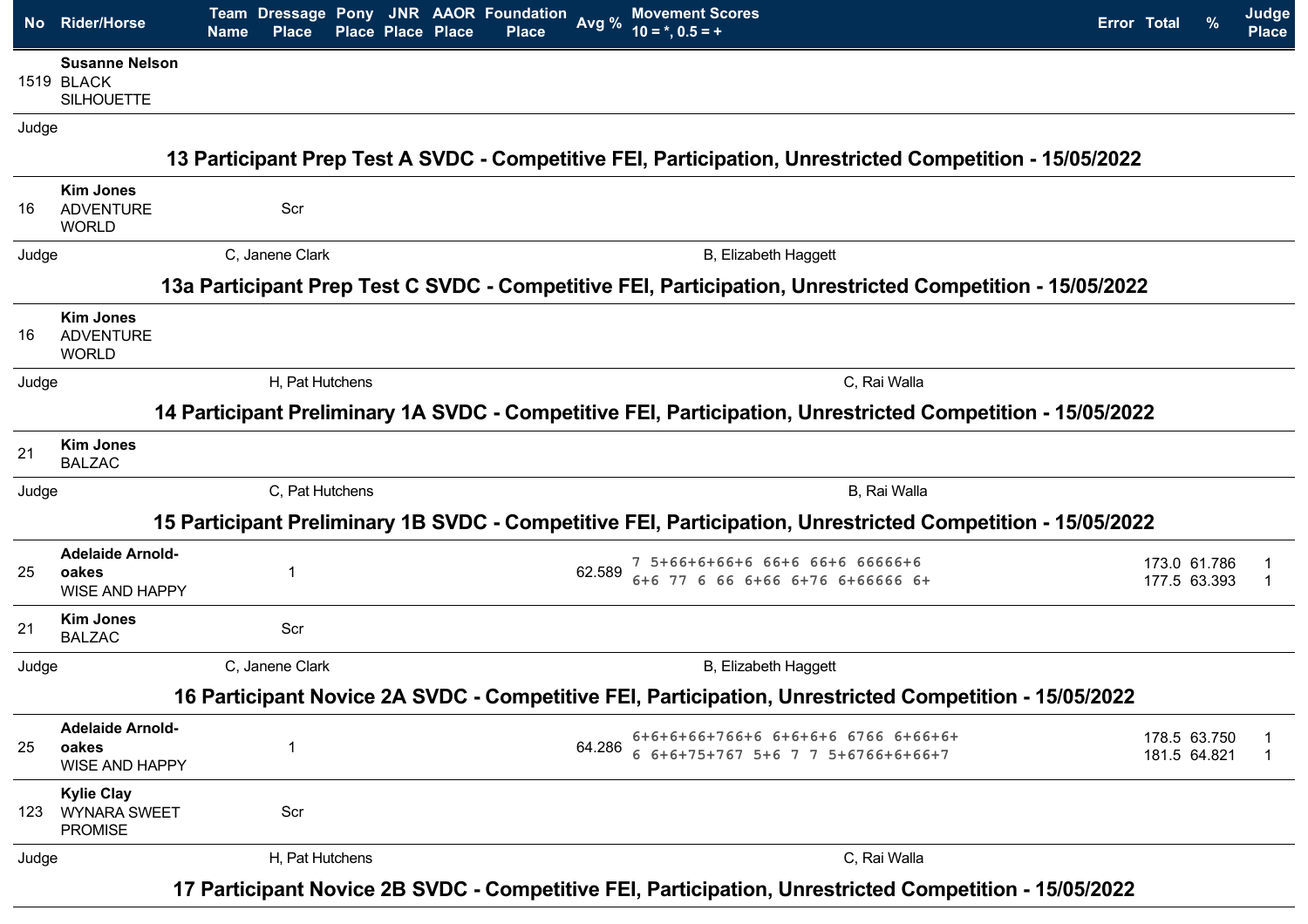|       | No Rider/Horse                                             | Team Dressage Pony JNR AAOR Foundation <sub>Avg %</sub><br>——————————————————————————————————<br><b>Place Place Place</b><br><b>Place</b><br><b>Name</b> | <b>Movement Scores</b><br>$10 = *, 0.5 = +$<br><b>Place</b>                                                    | Judge<br><b>Error Total</b><br><b>Place</b>         |
|-------|------------------------------------------------------------|----------------------------------------------------------------------------------------------------------------------------------------------------------|----------------------------------------------------------------------------------------------------------------|-----------------------------------------------------|
| 123   | <b>Kylie Clay</b><br><b>WYNARA SWEET</b><br><b>PROMISE</b> | <b>DNS</b>                                                                                                                                               |                                                                                                                |                                                     |
| Judge |                                                            | C, Janene Clark                                                                                                                                          | B, Elizabeth Haggett                                                                                           |                                                     |
|       |                                                            |                                                                                                                                                          | 18 Competitive Preliminary 1A SVDC - Competitive FEI, Participation, Unrestricted Competition - 15/05/2022     |                                                     |
| 2426  | <b>Grace How</b><br><b>ENDEAVOR</b>                        |                                                                                                                                                          |                                                                                                                |                                                     |
| Judge |                                                            | C, Liz Duncan                                                                                                                                            | B, Jo Taylor                                                                                                   |                                                     |
|       |                                                            |                                                                                                                                                          | 19 Competitive Preliminary 1B SVDC - Competitive FEI, Participation, Unrestricted Competition - 15/05/2022     |                                                     |
| 2426  | <b>Grace How</b><br><b>ENDEAVOR</b>                        | 1                                                                                                                                                        | 6776+6+6+7 7 6+6+77+76+567 6+6+7<br>65.268<br>6776 6+6 6+7+5+6 77+66+556+6 6 6+                                | 187.5 66.964<br>178.0 63.571                        |
|       | <b>Lisa Finn</b><br>2398 DANSON DER VON<br><b>VENUS</b>    | 2                                                                                                                                                        | 66+6+6+6+75+65 6+6 6+6+6+6 66+667<br>67 6+6 6 65 65+6+6+7 7 7 6+66+666<br>61.786                               | 173.0 61.786<br>2<br>173.0 61.786<br>2              |
| Judge |                                                            | C, Janene Clark                                                                                                                                          | B, Elizabeth Haggett                                                                                           |                                                     |
|       |                                                            |                                                                                                                                                          | 20 Competitive Novice 2A SVDC - Competitive FEI, Participation, Unrestricted Competition - 15/05/2022          |                                                     |
| 2346  | <b>Amelia Stacey</b><br><b>CARIBBEAN BHI</b>               | 1                                                                                                                                                        | 71.429                                                                                                         | 202.5 72.321<br>$\overline{2}$<br>197.5 70.536      |
|       | Lisa Finn<br>2398 DANSON DER VON<br><b>VENUS</b>           | $\overline{c}$                                                                                                                                           | 665+6 7 6+66+6+6+77777777 777+<br>64.821<br>666+5+6+6 66+6 6 77666776+667                                      | 186.5 66.607<br>2<br>176.5 63.036<br>2              |
|       | <b>Tania Edmonds</b><br>2318 DAITAN<br><b>WONDERLAND</b>   | Scr                                                                                                                                                      |                                                                                                                |                                                     |
| Judge |                                                            | H, Pat Hutchens                                                                                                                                          | C, Rai Walla                                                                                                   |                                                     |
|       |                                                            |                                                                                                                                                          | 20 2022/2022 - 20 Competitive Novice 2A - Pony SVDC - Competitive FEI, Participation, Unrestricted Competition |                                                     |
|       | Jacquelin Sparnon<br>1788 BAIN PARK<br><b>NEBIOLO</b>      |                                                                                                                                                          |                                                                                                                |                                                     |
| Judge |                                                            | H, Pat Hutchens                                                                                                                                          | C, Rai Walla                                                                                                   |                                                     |
|       |                                                            |                                                                                                                                                          | 21 Competitive Novice 2B SVDC - Competitive FEI, Participation, Unrestricted Competition - 15/05/2022          |                                                     |
| 2834  | <b>Tamsin Adcock</b><br><b>CARNIVAL CAT</b>                | 1                                                                                                                                                        | 7 7 76+7 76+775+7776+7 6+776+7+776+7 7+<br>68.676<br>6+6+77 6+67 776 7776+7+6+777 7 676+6+7+                   | 234.5 68.971<br>232.5 68.382                        |
| 2346  | <b>Amelia Stacey</b><br><b>CARIBBEAN BHI</b>               | $\overline{\mathbf{c}}$                                                                                                                                  | 6+66+66 7776+6+7+676+7 7+776+86+7 6+77<br>64.485<br>6 56 65+6676 6 7 665+6+7 777 76 6+6 65+                    | 228.5 67.206<br>$\overline{2}$<br>210.0 61.765<br>2 |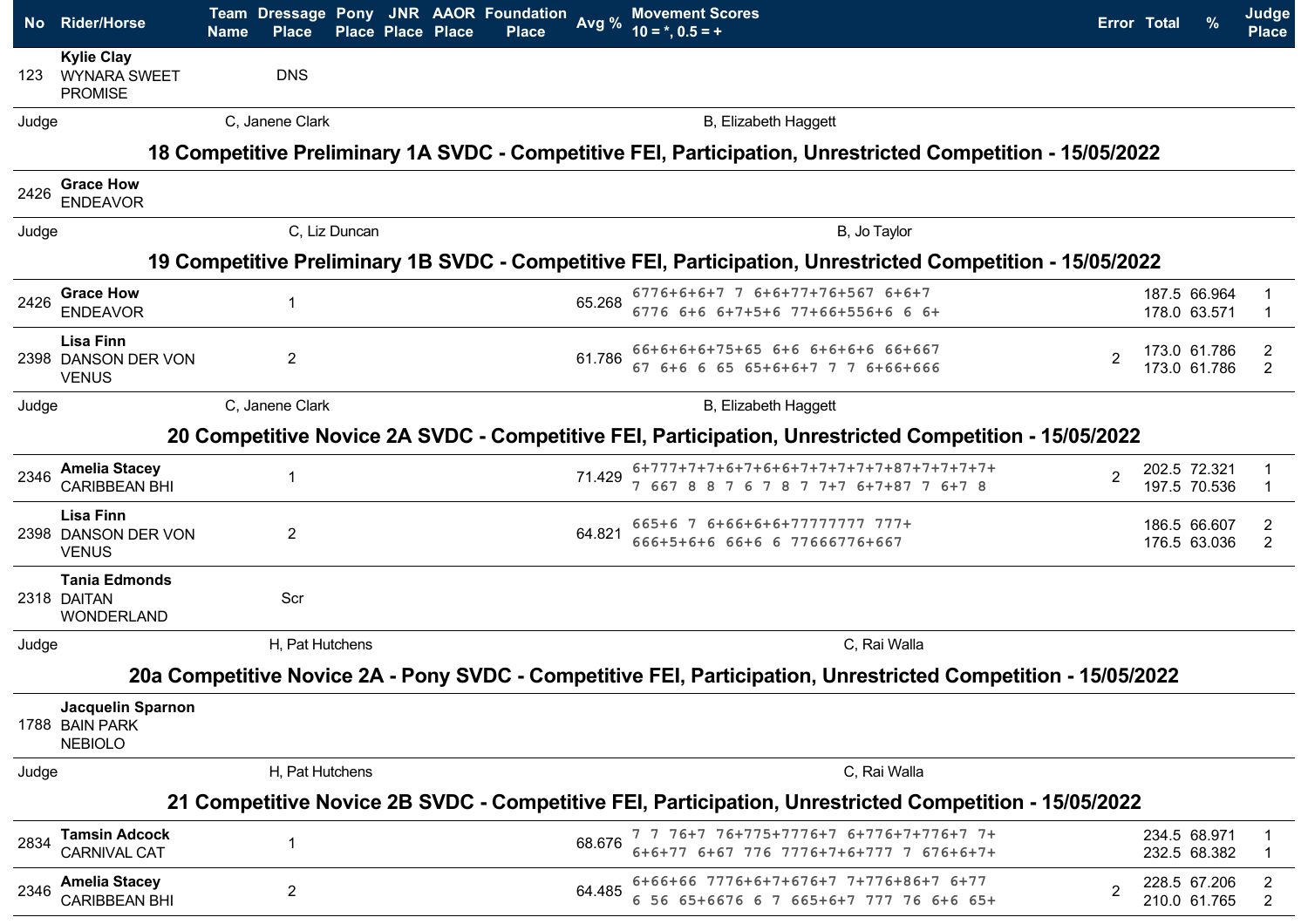|       | No Rider/Horse                                                | Name | <b>Place</b>    |              | <b>Place Place Place</b> | lleam Dressage Pony JNR AAOR Foundation Avg %<br><b>Place</b> |        | <b>Movement Scores</b><br>$10 = *, 0.5 = +$                                                                               |                | <b>Error Total</b> | $\%$                         | Judge<br><b>Place</b>        |
|-------|---------------------------------------------------------------|------|-----------------|--------------|--------------------------|---------------------------------------------------------------|--------|---------------------------------------------------------------------------------------------------------------------------|----------------|--------------------|------------------------------|------------------------------|
|       | <b>Jenna Kovacic</b><br>2159 COME FLY WITH<br>ME              |      | Scr             |              |                          |                                                               |        |                                                                                                                           |                |                    |                              |                              |
|       | <b>Tania Edmonds</b><br>2318 DAITAN<br><b>WONDERLAND</b>      |      | Scr             |              |                          |                                                               |        |                                                                                                                           |                |                    |                              |                              |
| Judge |                                                               |      | C, Janene Clark |              |                          |                                                               |        | B, Elizabeth Haggett                                                                                                      |                |                    |                              |                              |
|       |                                                               |      |                 |              |                          |                                                               |        | 21a Competitive Novice 2B - Pony SVDC - Competitive FEI, Participation, Unrestricted Competition - 15/05/2022             |                |                    |                              |                              |
|       | Jacquelin Sparnon<br>1788 BAIN PARK<br><b>NEBIOLO</b>         |      |                 |              |                          |                                                               |        |                                                                                                                           |                |                    |                              |                              |
| Judge |                                                               |      | C. Janene Clark |              |                          |                                                               |        | B, Elizabeth Haggett                                                                                                      |                |                    |                              |                              |
|       |                                                               |      |                 |              |                          |                                                               |        | 22 Competitive Elementary 3A SVDC - Competitive FEI, Participation, Unrestricted Competition - 15/05/2022                 |                |                    |                              |                              |
| 2834  | <b>Tamsin Adcock</b><br><b>CARNIVAL CAT</b>                   |      | 1               |              |                          |                                                               | 67.847 | 7 7777+5 6+8777 76+7 766+6+77 6+6+7 7 6+6+7<br>7+8777 6+7 8776+76 7+874 6 76+5 5 6+7+7 7 7+                               |                |                    | 244.5 67.917<br>244.0 67.778 |                              |
| 2247  | <b>Sarah Wilkinson</b><br><b>DON GRACE</b>                    |      | $\overline{2}$  |              |                          |                                                               | 62.778 | 7 6+6 6+6 6 66+6+6+66+6 6+6+56+6 6 6+6+6 76+666+<br>6+7 6+6+6+6+56 6+6 66+6+7 7 66+6+6+7 7 6+76+666+                      | $\overline{2}$ |                    | 224.0 62.222<br>228.0 63.333 | 3<br>2                       |
| 2237  | <b>Adrienne Galloway</b><br><b>ADENTRO</b>                    |      | 3               |              |                          |                                                               | 62.431 | 5+7 76+6+6+6+66+76 6+6+6+76+666+6+7676+666+<br>7 5+66+6 6+6+66 65+6 6 6 65 566 6 6676+666+                                |                |                    | 231.0 64.167<br>218.5 60.694 | 2<br>4                       |
| 1949  | <b>Chloe Wedd</b><br><b>FORREST GUMPP</b>                     |      | 4               |              |                          |                                                               | 62.222 | 6 65+6+6+6 66+666+6+6+6+6+5+6+6 6+6666+6+666+<br>6+76+6+6+5+56+776+6+7 6 6+6+6+6+6+6666 7 666+                            | $\overline{2}$ |                    | 222.5 61.806<br>225.5 62.639 | 3                            |
| 2202  | <b>Carolyn Cowgill</b><br><b>EYESA PHOENIX</b>                |      | 5               |              |                          |                                                               | 60.069 | 6+6 6 6 56 66+6656 66+6 5+666+6+666+6+6 66+<br>6 6+6+5+66+66 6755+66 6+6 666 6 566 6 5+66                                 |                |                    | 217.5 60.417<br>215.0 59.722 | 5<br>5                       |
|       | <b>Cherysse Fancsali</b><br>2396 TOORADIN PARK<br><b>HALO</b> |      | Scr             |              |                          |                                                               |        |                                                                                                                           |                |                    |                              |                              |
| Judge |                                                               |      |                 | C, Jo Taylor |                          |                                                               |        | B, Liz Duncan                                                                                                             |                |                    |                              |                              |
|       |                                                               |      |                 |              |                          |                                                               |        | 23 Competitive Elementary 3B SVDC - Competitive FEI, Participation, Unrestricted Competition - 15/05/2022                 |                |                    |                              |                              |
| 2237  | <b>Adrienne Galloway</b><br><b>ADENTRO</b>                    |      | 1               |              |                          |                                                               | 63.313 | 7 66 5+7 6 5+65+66+66 6 6 6 5+5+6 7 6 6+6 665+67<br>$66+6+$<br>6+66+6+6+6+6 76+76+76+6+6+6+7 6<br>6+6+6+6+6+776+76+6+6+6+ |                |                    | 244.5 61.125<br>262.0 65.500 |                              |
| 1949  | <b>Chloe Wedd</b><br><b>FORREST GUMPP</b>                     |      | $\overline{2}$  |              |                          |                                                               | 61.750 | 6+5+5+655 666 676 6666 6+6+6+666 6+66+66 6+6 66<br>7 6+6+665+676+776+6666+6+6+6+666+6+76+66+6+6+66+                       |                |                    | 241.0 60.250<br>253.0 63.250 | 2<br>2                       |
| 2247  | <b>Sarah Wilkinson</b><br><b>DON GRACE</b>                    |      | 3               |              |                          |                                                               | 60.500 | 6+6 6+5+66 5+6 66+7 5+5+65+655 5+6+5+666 6+6 6<br>$6+666+$<br>6 6+6 5+66+6+6+66+6+5 5 65 655+6 6 7                        |                |                    | 240.5 60.125<br>243.5 60.875 | 3<br>$\overline{\mathbf{3}}$ |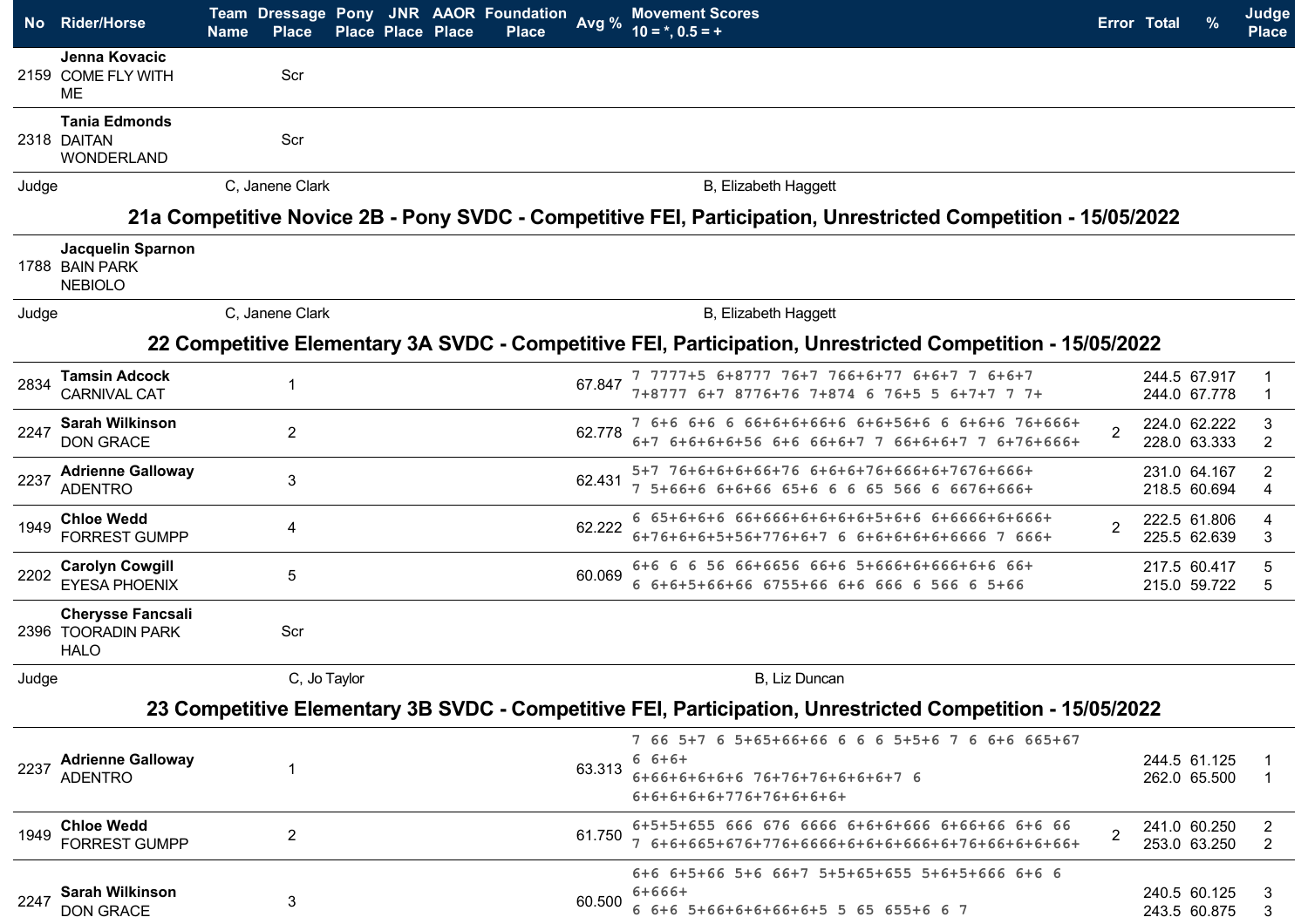|       | No Rider/Horse                                                | <b>Name</b> | <b>Place</b>    |  | <b>Place Place Place</b> | <b>Place</b> |              | <b>Movement Scores</b><br>$10 = *, 0.5 = +$                                                                           |   | <b>Error Total</b> |                              | Judge<br><b>Place</b> |
|-------|---------------------------------------------------------------|-------------|-----------------|--|--------------------------|--------------|--------------|-----------------------------------------------------------------------------------------------------------------------|---|--------------------|------------------------------|-----------------------|
|       |                                                               |             |                 |  |                          |              |              | 666+6+6+6+6+666+                                                                                                      |   |                    |                              |                       |
| 2202  | <b>Carolyn Cowgill</b><br><b>EYESA PHOENIX</b>                |             | Retired         |  |                          |              |              |                                                                                                                       |   |                    |                              |                       |
|       | <b>Cherysse Fancsali</b><br>2396 TOORADIN PARK<br><b>HALO</b> |             | Scr             |  |                          |              |              |                                                                                                                       |   |                    |                              |                       |
| Judge |                                                               |             | C, Jo Taylor    |  |                          |              |              | B, Liz Duncan                                                                                                         |   |                    |                              |                       |
|       |                                                               |             |                 |  |                          |              |              | 24 Competitive Medium 4A SVDC - Competitive FEI, Participation, Unrestricted Competition - 15/05/2022                 |   |                    |                              |                       |
| 4405  | <b>Chloe Wedd</b><br><b>LANDMARK</b>                          |             | 1               |  |                          |              | 66.528       | 7+6+6+6+6+7+8+6+6+6+576+6+7 76+6+7 7+6 6<br>$7+6+6+66+$<br>8 5+6 7 7 6 8 6 7 7 567 6 7+76 6+7+6 5+5+8<br>$6 + 6 + 77$ |   |                    | 240.0 66.667<br>239.0 66.389 |                       |
| 1846  | <b>Sarah Wilkinson</b><br><b>LUXUS</b>                        |             | $\overline{2}$  |  |                          |              | 61.319       | 7+6 66 6+6+6+6+5+5+66+66+666666+6+6 6+6+66+6+<br>6 5+65+7 5+6 6 5+6 67 66 466676 6 5+6 6 66 7                         |   |                    | 225.0 62.500<br>216.5 60.139 | 2<br>3                |
| 1571  | <b>David Ramsey</b><br><b>SANDARA</b>                         |             | 3               |  |                          |              | 60.069       | 6 6 665+76+55+67 67 6+76 66 765+5+6 66+6 7                                                                            | 2 |                    | 211.0 58.611<br>221.5 61.528 | 3<br>$\overline{2}$   |
| Judge |                                                               |             | H, Pat Hutchens |  |                          |              |              | C, Rai Walla                                                                                                          |   |                    |                              |                       |
|       |                                                               |             |                 |  |                          |              |              | 25 Competitive Medium 4B SVDC - Competitive FEI, Participation, Unrestricted Competition - 15/05/2022                 |   |                    |                              |                       |
| 4405  | <b>Chloe Wedd</b><br><b>LANDMARK</b>                          |             | 1               |  |                          |              | 65.135       | 86+6+6+7 76+6+5 5+67 6+6+76+6+7 6+76+8 76+6+6+                                                                        |   |                    | 246.0 66.486<br>236.0 63.784 |                       |
| 1571  | <b>David Ramsey</b><br><b>SANDARA</b>                         |             | $\overline{2}$  |  |                          |              | 59.595       | 6+6 66 6+66+6 5+66+6 55+65+5+66666+6+666<br>6 5+75+5+67 5+5 66 5+55 76 5+66666 6 666                                  |   |                    | 223.0 60.270<br>218.0 58.919 | 3<br>$\overline{2}$   |
| 1846  | <b>Sarah Wilkinson</b><br><b>LUXUS</b>                        |             | 3               |  |                          |              | 59.054       | 656+66+6+65+5+5+56+7 76+6665666+6+66+6+<br>646 75+5+75 5 5+65+6+76 6664666+6 65 6                                     |   |                    | 224.0 60.541<br>213.0 57.568 | 2<br>3                |
| Judge |                                                               |             | H, Pat Hutchens |  |                          |              |              | C, Rai Walla                                                                                                          |   |                    |                              |                       |
|       |                                                               |             |                 |  |                          |              |              | 25a Competitive Medium 4B -Junior SVDC - Competitive FEI, Participation, Unrestricted Competition - 15/05/2022        |   |                    |                              |                       |
| 1734  | <b>Micaela Butler</b><br><b>EVEN STEVEN</b>                   |             | Scr             |  |                          |              |              |                                                                                                                       |   |                    |                              |                       |
| Judge |                                                               |             | H, Pat Hutchens |  |                          |              |              | C, Rai Walla                                                                                                          |   |                    |                              |                       |
|       |                                                               |             |                 |  |                          |              |              | 26 Competitive Advanced 5A SVDC - Competitive FEI, Participation, Unrestricted Competition - 15/05/2022               |   |                    |                              |                       |
|       | <b>Susanne Nelson</b><br>1519 BLACK<br><b>SILHOUETTE</b>      |             | 1               |  |                          |              | $62.171$ 66+ | 46+66+6+46 5 6 6 66 66+6+7 7 6+6+6+76+74 66+6<br>66+67 6 45+5+6+6+66+77 7 6+6+7 7 7 65+65+87 6+67                     |   |                    | 231.5 60.921<br>241.0 63.421 |                       |
| 1601  | <b>Tarli Dellatorre</b><br><b>SWAN SONG</b>                   |             |                 |  |                          |              |              |                                                                                                                       |   |                    |                              |                       |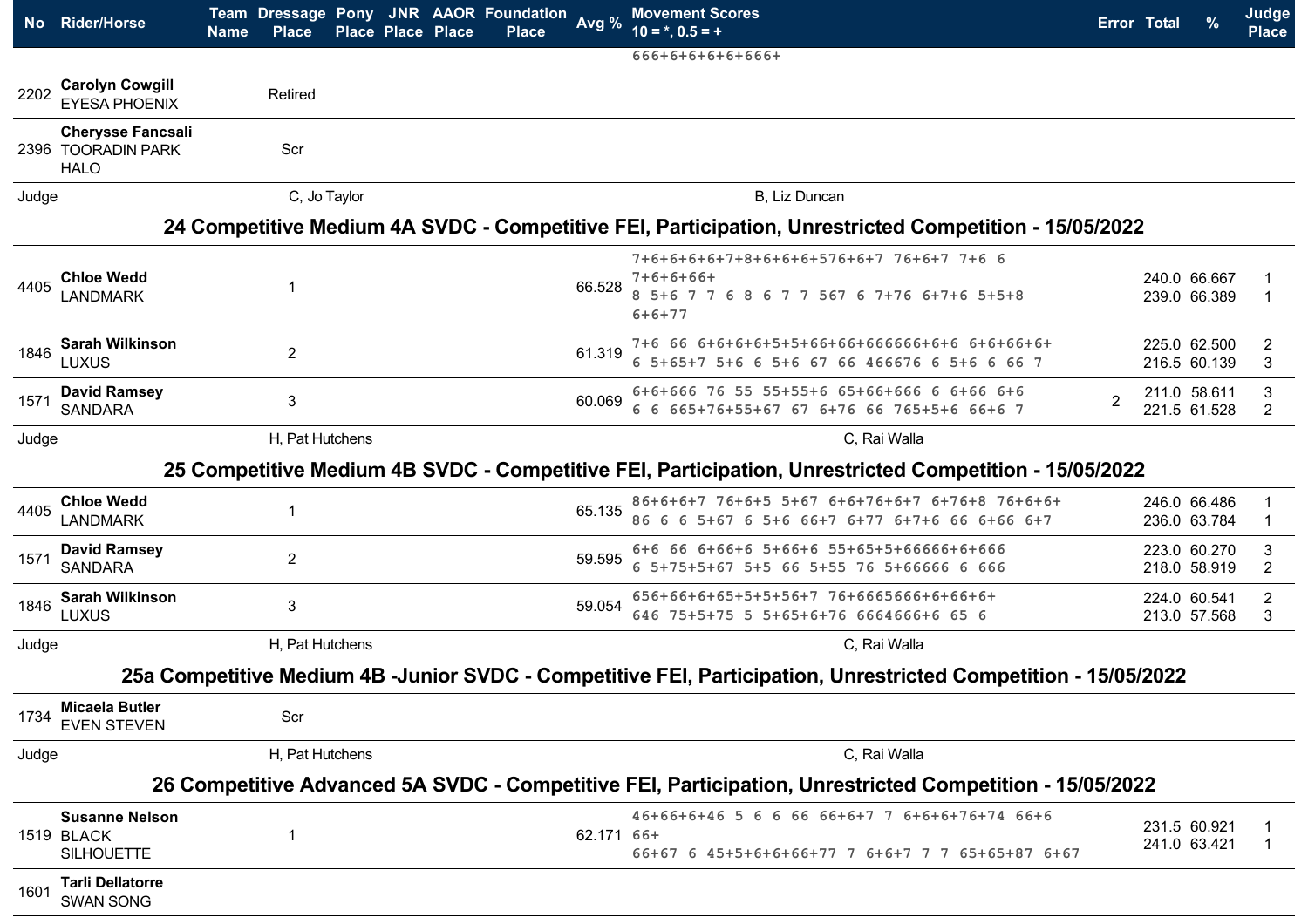|       | No Rider/Horse                                                  | <b>Place</b><br>Name | Place Place Place | Place |        | Team Dressage Pony JNR AAOR Foundation $\frac{1}{4}$ Avg $\frac{9}{40}$ Movement Scores<br>$10 = *, 0.5 = +$                   | <b>Error Total</b> |                              | Judge<br><b>Place</b> |
|-------|-----------------------------------------------------------------|----------------------|-------------------|-------|--------|--------------------------------------------------------------------------------------------------------------------------------|--------------------|------------------------------|-----------------------|
| Judge |                                                                 | C, Liz Duncan        |                   |       |        | <b>B.</b> Helen Whittle                                                                                                        |                    |                              |                       |
|       |                                                                 |                      |                   |       |        | 27 Competitive Advanced 5B SVDC - Competitive FEI, Participation, Unrestricted Competition - 15/05/2022                        |                    |                              |                       |
|       | <b>Kendal Measroch</b><br>1449 NEW WORLD<br><b>WINSTON</b>      | 1                    |                   |       | 62.230 | 66+6 76 5 6+656+6 6+7 66 66 6+5 777 7 766 6+<br>66 6+66+6+6+756 5+6 6+66+65+6+5+776+6+766+6+                                   |                    | 230.0 62.162<br>230.5 62.297 |                       |
| 1601  | <b>Tarli Dellatorre</b><br><b>SWAN SONG</b>                     | Scr                  |                   |       |        |                                                                                                                                |                    |                              |                       |
| Judge |                                                                 | C, Liz Duncan        |                   |       |        | B, Helen Whittle                                                                                                               |                    |                              |                       |
|       |                                                                 |                      |                   |       |        | 28 Competitive PSG SVDC - Competitive FEI, Participation, Unrestricted Competition - 15/05/2022                                |                    |                              |                       |
| 199   | <b>Tiffany Harding</b><br><b>ROXLEIGH</b><br><b>FITZWILLIAM</b> | 1                    |                   |       | 65.441 | 6+7+7 6+6+77776 76+77+6+6 6+6+6+7745666+7<br>6+6+6+7 7 77766+77 77 7 6+6+6 6 6656666+6+                                        |                    | 224.0 65.882<br>221.0 65.000 |                       |
| 2048  | <b>Chantel Potgieter</b><br><b>MAGIC IN MOTION</b>              | $\overline{2}$       |                   |       | 64.265 | 6+6+7 776+6+6+77 7 6+7776+6+6+7634 5 76 6+6+<br>6 7 6+767 7 7 76+6+7 7776+6 6 6555+5+76+6+6+                                   |                    | 219.5 64.559<br>217.5 63.971 | 2<br>$\overline{2}$   |
|       | <b>Kendal Measroch</b><br>1449 NEW WORLD<br><b>WINSTON</b>      | 3                    |                   |       | 61.250 | 6777 6 6+6+7 7 65+6+6 6776 4 66 7546+6 66+<br>6666+6+6+6 6+6+65 6+6+7576+5+75+7556+6+66                                        |                    | 207.5 61.029<br>209.0 61.471 | 3                     |
| Judge |                                                                 | C, Liz Duncan        |                   |       |        | <b>B.</b> Helen Whittle                                                                                                        |                    |                              |                       |
|       |                                                                 |                      |                   |       |        | 29 Intermediate I SVDC - Competitive FEI, Participation, Unrestricted Competition - 15/05/2022                                 |                    |                              |                       |
| 2048  | <b>Chantel Potgieter</b><br><b>MAGIC IN MOTION</b>              | 1                    |                   |       | 63.603 | 7 6+6 76+56+6+77+7 6+6+77656+7 6 7 6+7767<br>6+6+6+65 75+6+67 6+6+6 67655+6+5+6+6 7766+                                        |                    | 223.5 65.735<br>209.0 61.471 |                       |
| 199   | <b>Tiffany Harding</b><br><b>ROXLEIGH</b><br><b>FITZWILLIAM</b> | $\overline{c}$       |                   |       | 58.015 | 777 6+6 5 6677 6+6+7+5 6+7 5 3646 6 7 76+7<br>666+6 5+5+6666+6 6+7 5+6 5+5+3635+5+5+65+6                                       |                    | 205.0 60.294<br>189.5 55.735 | 2<br>$\overline{2}$   |
| Judge |                                                                 | C, Liz Duncan        |                   |       |        | B, Helen Whittle                                                                                                               |                    |                              |                       |
|       |                                                                 |                      |                   |       |        | 34 Para Grade V Level 3 SVDC - Competitive FEI, Participation, Unrestricted Competition - 15/05/2022                           |                    |                              |                       |
|       | Naomi Zirnsak<br>2266 BALLANDOWN<br><b>COMMANDER</b>            | 1                    |                   |       | 63.981 | 7 6 667 7 7 6+67 6+7 7776+6+676+776+6+7<br>6+6+666+6+7+6 56+5+6+6667 7 775 676+6 6                                             | $\mathcal{P}$      | 178.0 65.926<br>167.5 62.037 |                       |
| Judge |                                                                 | C, Liz Duncan        |                   |       |        | <b>B.</b> Helen Whittle                                                                                                        |                    |                              |                       |
|       |                                                                 |                      |                   |       |        | 35 Para Grade V Level 4 SVDC - Competitive FEI, Participation, Unrestricted Competition - 15/05/2022                           |                    |                              |                       |
|       | Naomi Zirnsak<br>2266 BALLANDOWN<br><b>COMMANDER</b>            | 1                    |                   |       | 61.389 | 6+776+6+566 7 6+6+776+6+6+6 65 4 56 66+6 6 7 6+6<br>$6766+6+$<br>6+766 7 565+6+6 6 776 5+6 6+65+6+45+57<br>5+5+5+5+6+5+6+6+6+6 |                    | 225.0 62.500<br>217.0 60.278 |                       |